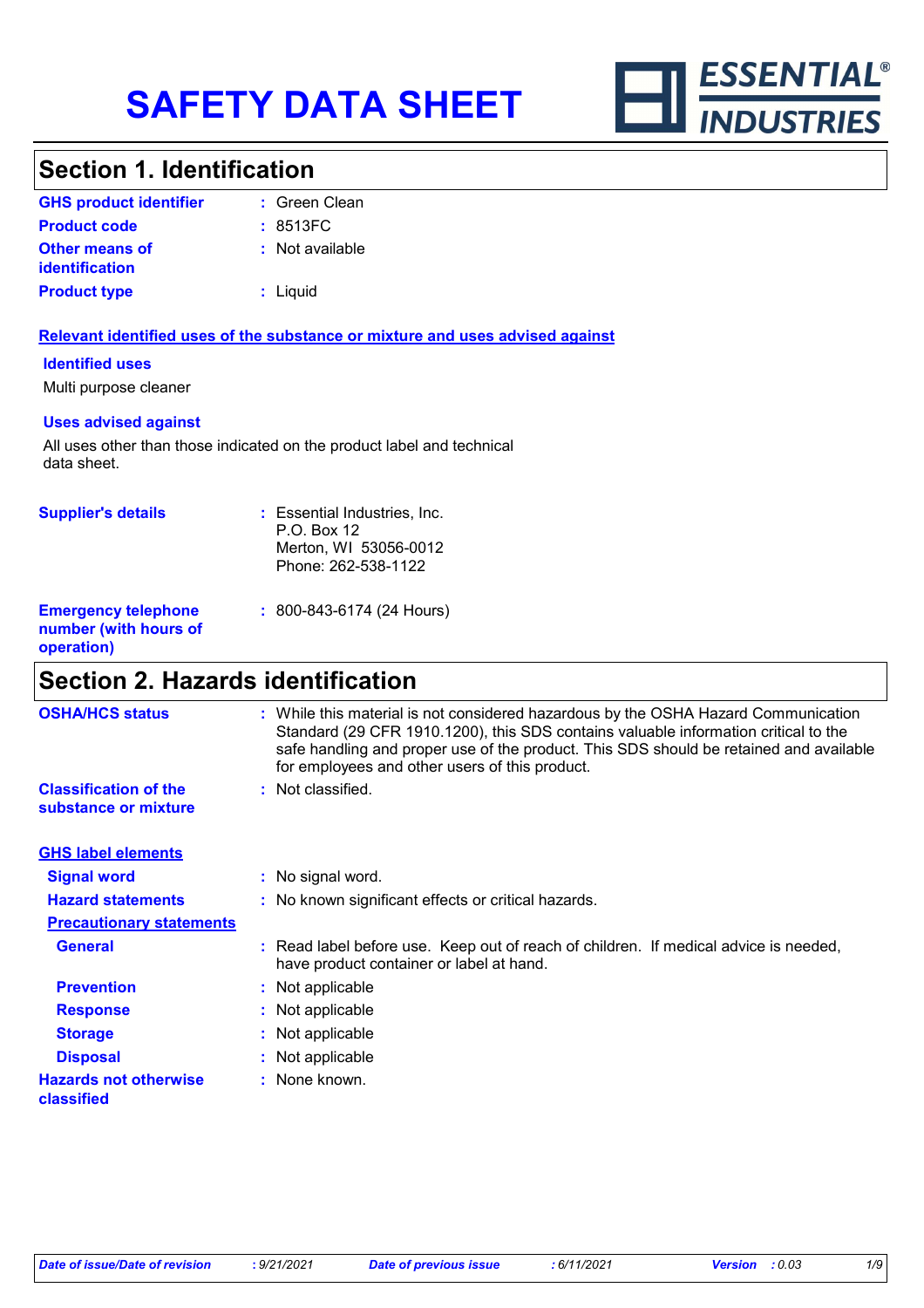### **Section 3. Composition/information on ingredients**

**Substance/mixture :**

: Mixture

Any concentration shown as a range is to protect confidentiality or is due to batch variation.

**There are no ingredients present which, within the current knowledge of the supplier and in the concentrations applicable, are classified as hazardous to health or the environment and hence require reporting in this section. Occupational exposure limits, if available, are listed in Section 8.**

### **Section 4. First aid measures**

|                     | <b>Description of necessary first aid measures</b>                                                                                                                                                                                                                                                                                                     |
|---------------------|--------------------------------------------------------------------------------------------------------------------------------------------------------------------------------------------------------------------------------------------------------------------------------------------------------------------------------------------------------|
| <b>Eye contact</b>  | : Immediately flush eyes with plenty of water, occasionally lifting the upper and lower<br>eyelids. Check for and remove any contact lenses. Get medical attention if irritation<br>occurs.                                                                                                                                                            |
| <b>Inhalation</b>   | : Remove victim to fresh air and keep at rest in a position comfortable for breathing. Get<br>medical attention if symptoms occur.                                                                                                                                                                                                                     |
| <b>Skin contact</b> | : Flush contaminated skin with plenty of water. Remove contaminated clothing and<br>shoes. Get medical attention if symptoms occur.                                                                                                                                                                                                                    |
| <b>Ingestion</b>    | : Wash out mouth with water. Remove victim to fresh air and keep at rest in a position<br>comfortable for breathing. If material has been swallowed and the exposed person is<br>conscious, give small quantities of water to drink. Do not induce vomiting unless<br>directed to do so by medical personnel. Get medical attention if symptoms occur. |

#### **Most important symptoms/effects, acute and delayed**

| <b>Potential acute health effects</b> |                                                                                                                                |
|---------------------------------------|--------------------------------------------------------------------------------------------------------------------------------|
| Eye contact                           | : No known significant effects or critical hazards.                                                                            |
| <b>Inhalation</b>                     | : No known significant effects or critical hazards.                                                                            |
| <b>Skin contact</b>                   | : No known significant effects or critical hazards.                                                                            |
| <b>Ingestion</b>                      | : No known significant effects or critical hazards.                                                                            |
| <b>Over-exposure signs/symptoms</b>   |                                                                                                                                |
| Eye contact                           | : No specific data.                                                                                                            |
| <b>Inhalation</b>                     | : No specific data.                                                                                                            |
| <b>Skin contact</b>                   | $:$ No specific data.                                                                                                          |
| <b>Ingestion</b>                      | : No specific data.                                                                                                            |
|                                       | Indication of immediate medical attention and special treatment needed, if necessary                                           |
| <b>Notes to physician</b>             | : Treat symptomatically. Contact poison treatment specialist immediately if large<br>quantities have been ingested or inhaled. |
| <b>Specific treatments</b>            | : No specific treatment.                                                                                                       |
| <b>Protection of first-aiders</b>     | : No action shall be taken involving any personal risk or without suitable training.                                           |

**See toxicological information (Section 11)**

### **Section 5. Fire-fighting measures**

| <b>Extinguishing media</b>                           |                                                                                       |
|------------------------------------------------------|---------------------------------------------------------------------------------------|
| <b>Suitable extinguishing</b><br>media               | : Use an extinguishing agent suitable for the surrounding fire.                       |
| Unsuitable extinguishing<br>media                    | : None known.                                                                         |
| <b>Specific hazards arising</b><br>from the chemical | : In a fire or if heated, a pressure increase will occur and the container may burst. |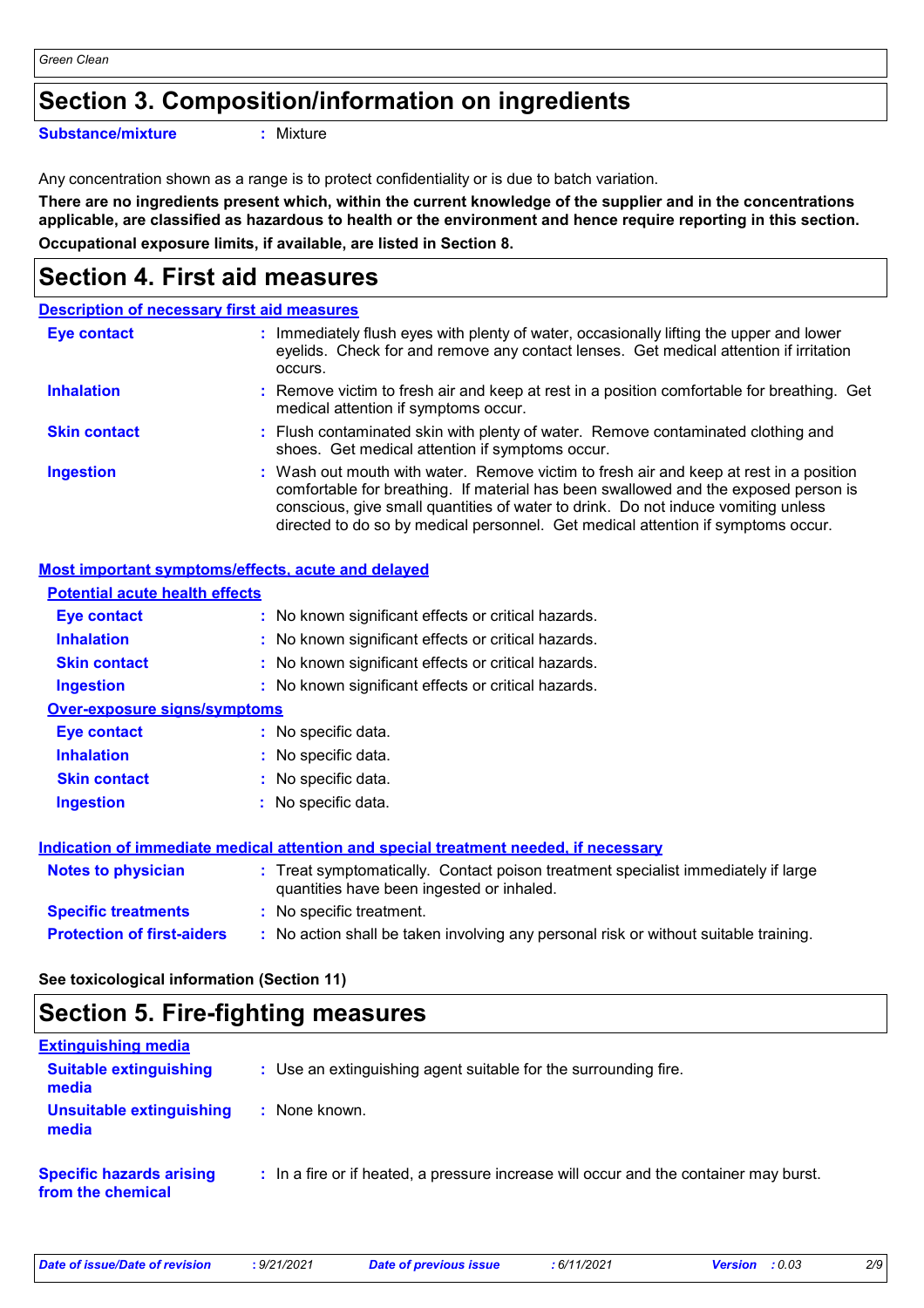# **Section 5. Fire-fighting measures**

| <b>Hazardous thermal</b><br>decomposition products       | Decomposition products may include the following materials:<br>carbon dioxide<br>carbon monoxide<br>metal oxide/oxides                                                                              |
|----------------------------------------------------------|-----------------------------------------------------------------------------------------------------------------------------------------------------------------------------------------------------|
| <b>Special protective actions</b><br>for fire-fighters   | : Promptly isolate the scene by removing all persons from the vicinity of the incident if<br>there is a fire. No action shall be taken involving any personal risk or without suitable<br>training. |
| <b>Special protective</b><br>equipment for fire-fighters | Fire-fighters should wear appropriate protective equipment and self-contained breathing<br>apparatus (SCBA) with a full face-piece operated in positive pressure mode.                              |

## **Section 6. Accidental release measures**

|                                                       | <b>Personal precautions, protective equipment and emergency procedures</b>                                                                                                                                                                                                                                                                                                                                                                                                                                                                                                                 |
|-------------------------------------------------------|--------------------------------------------------------------------------------------------------------------------------------------------------------------------------------------------------------------------------------------------------------------------------------------------------------------------------------------------------------------------------------------------------------------------------------------------------------------------------------------------------------------------------------------------------------------------------------------------|
| For non-emergency<br>personnel                        | : No action shall be taken involving any personal risk or without suitable training.<br>Evacuate surrounding areas. Keep unnecessary and unprotected personnel from<br>entering. Do not touch or walk through spilled material. Put on appropriate personal<br>protective equipment.                                                                                                                                                                                                                                                                                                       |
| For emergency responders                              | : If specialized clothing is required to deal with the spillage, take note of any information in<br>Section 8 on suitable and unsuitable materials. See also the information in "For non-<br>emergency personnel".                                                                                                                                                                                                                                                                                                                                                                         |
| <b>Environmental precautions</b>                      | : Avoid dispersal of spilled material and runoff and contact with soil, waterways, drains<br>and sewers. Inform the relevant authorities if the product has caused environmental<br>pollution (sewers, waterways, soil or air).                                                                                                                                                                                                                                                                                                                                                            |
| Methods and materials for containment and cleaning up |                                                                                                                                                                                                                                                                                                                                                                                                                                                                                                                                                                                            |
| <b>Small spill</b>                                    | : Stop leak if without risk. Move containers from spill area. Dilute with water and mop up<br>if water-soluble. Alternatively, or if water-insoluble, absorb with an inert dry material and<br>place in an appropriate waste disposal container. Dispose of via a licensed waste<br>disposal contractor.                                                                                                                                                                                                                                                                                   |
| <b>Large spill</b>                                    | : Stop leak if without risk. Move containers from spill area. Prevent entry into sewers,<br>water courses, basements or confined areas. Wash spillages into an effluent treatment<br>plant or proceed as follows. Contain and collect spillage with non-combustible,<br>absorbent material e.g. sand, earth, vermiculite or diatomaceous earth and place in<br>container for disposal according to local regulations (see Section 13). Dispose of via a<br>licensed waste disposal contractor. Note: see Section 1 for emergency contact<br>information and Section 13 for waste disposal. |

# **Section 7. Handling and storage**

| <b>Precautions for safe handling</b>                                             |    |                                                                                                                                                                                                                                                                                                                                                                                                                                                                                                                                                                 |
|----------------------------------------------------------------------------------|----|-----------------------------------------------------------------------------------------------------------------------------------------------------------------------------------------------------------------------------------------------------------------------------------------------------------------------------------------------------------------------------------------------------------------------------------------------------------------------------------------------------------------------------------------------------------------|
| <b>Protective measures</b>                                                       |    | : Put on appropriate personal protective equipment (see Section 8).                                                                                                                                                                                                                                                                                                                                                                                                                                                                                             |
| <b>Advice on general</b><br>occupational hygiene                                 |    | Eating, drinking and smoking should be prohibited in areas where this material is<br>handled, stored and processed. Workers should wash hands and face before eating,<br>drinking and smoking. Remove contaminated clothing and protective equipment before<br>entering eating areas. See also Section 8 for additional information on hygiene<br>measures.                                                                                                                                                                                                     |
| <b>Conditions for safe storage,</b><br>including any<br><b>incompatibilities</b> | ÷. | Store in accordance with local regulations. Store in original container protected from<br>direct sunlight in a dry, cool and well-ventilated area, away from incompatible materials<br>and food and drink. Keep container tightly closed and sealed until ready for use.<br>Containers that have been opened must be carefully resealed and kept upright to<br>prevent leakage. Do not store in unlabeled containers. Use appropriate containment to<br>avoid environmental contamination. See Section 10 for incompatible materials before<br>handling or use. |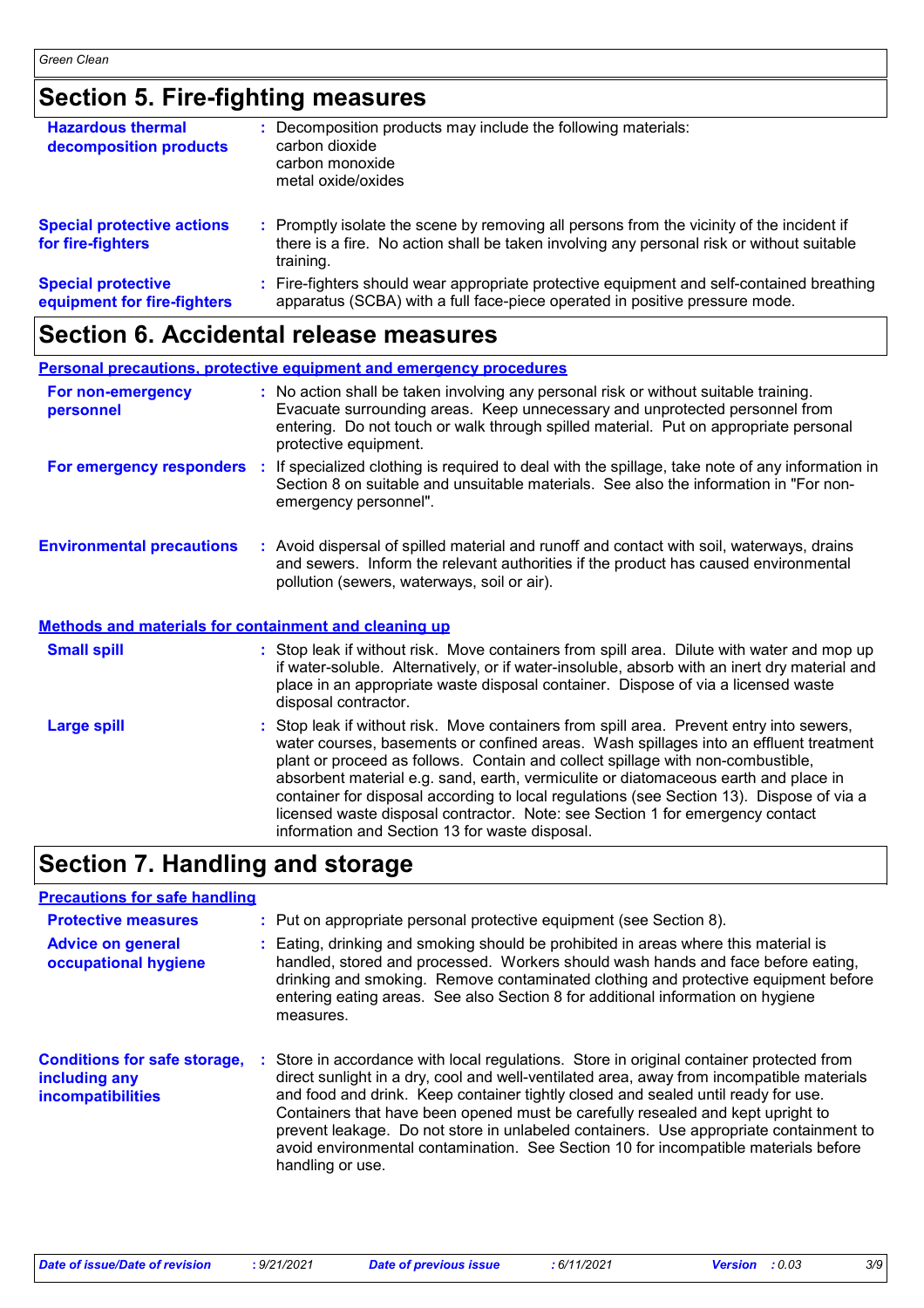# **Section 8. Exposure controls/personal protection**

#### **Control parameters**

#### **Occupational exposure limits**

None.

| <b>Appropriate engineering</b><br><b>controls</b> | : Good general ventilation should be sufficient to control worker exposure to airborne<br>contaminants.                                                                                                                                                                                                                                                                                           |
|---------------------------------------------------|---------------------------------------------------------------------------------------------------------------------------------------------------------------------------------------------------------------------------------------------------------------------------------------------------------------------------------------------------------------------------------------------------|
| <b>Environmental exposure</b><br><b>controls</b>  | : Emissions from ventilation or work process equipment should be checked to ensure<br>they comply with the requirements of environmental protection legislation. In some<br>cases, fume scrubbers, filters or engineering modifications to the process equipment<br>will be necessary to reduce emissions to acceptable levels.                                                                   |
| <b>Individual protection measures</b>             |                                                                                                                                                                                                                                                                                                                                                                                                   |
| <b>Hygiene measures</b>                           | : Wash hands, forearms and face thoroughly after handling chemical products, before<br>eating, smoking and using the lavatory and at the end of the working period.<br>Appropriate techniques should be used to remove potentially contaminated clothing.<br>Wash contaminated clothing before reusing. Ensure that eyewash stations and safety<br>showers are close to the workstation location. |
| <b>Eye/face protection</b>                        | : Safety eyewear complying with an approved standard should be used when a risk<br>assessment indicates this is necessary to avoid exposure to liquid splashes, mists,<br>gases or dusts. If contact is possible, the following protection should be worn, unless<br>the assessment indicates a higher degree of protection: safety glasses with side-<br>shields.                                |
| <b>Skin protection</b>                            |                                                                                                                                                                                                                                                                                                                                                                                                   |
| <b>Hand protection</b>                            | : Chemical-resistant, impervious gloves complying with an approved standard should be<br>worn at all times when handling chemical products if a risk assessment indicates this is<br>necessary.                                                                                                                                                                                                   |
| <b>Body protection</b>                            | : Personal protective equipment for the body should be selected based on the task being<br>performed and the risks involved and should be approved by a specialist before<br>handling this product.                                                                                                                                                                                               |
| <b>Other skin protection</b>                      | : Appropriate footwear and any additional skin protection measures should be selected<br>based on the task being performed and the risks involved and should be approved by a<br>specialist before handling this product.                                                                                                                                                                         |
| <b>Respiratory protection</b>                     | : Based on the hazard and potential for exposure, select a respirator that meets the<br>appropriate standard or certification. Respirators must be used according to a<br>respiratory protection program to ensure proper fitting, training, and other important<br>aspects of use.                                                                                                               |

# **Section 9. Physical and chemical properties**

| <b>Appearance</b>                               |                                                       |
|-------------------------------------------------|-------------------------------------------------------|
| <b>Physical state</b>                           | : Liquid                                              |
| <b>Color</b>                                    | : Green (dye added)                                   |
| <b>Odor</b>                                     | : Fresh (Fragrance added)                             |
| <b>Odor threshold</b>                           | : Not available                                       |
| pH                                              | $: 7$ to 8 [ 7 Use Dilution pH]                       |
| <b>Melting point</b>                            | : $0^{\circ}$ C (32 $^{\circ}$ F)                     |
| <b>Boiling point</b>                            | : $100^{\circ}$ C (212 $^{\circ}$ F)                  |
| <b>Flash point</b>                              | : Closed cup: $>93.334^{\circ}$ C ( $>200^{\circ}$ F) |
| <b>Evaporation rate</b>                         | : Not available                                       |
| <b>Flammability (solid, gas)</b>                | : Not available                                       |
| Lower and upper explosive<br>(flammable) limits | : Not available                                       |
| <b>Vapor pressure</b>                           | $:$ <4 kPa (<30 mm Hg) [room temperature]             |
| <b>Vapor density</b>                            | : $<$ 1 [Air = 1]                                     |
|                                                 |                                                       |

```
Date of issue/Date of revision : 9/21/2021 Date of previous issue : 6/11/2021 Version : 0.03 4/9
```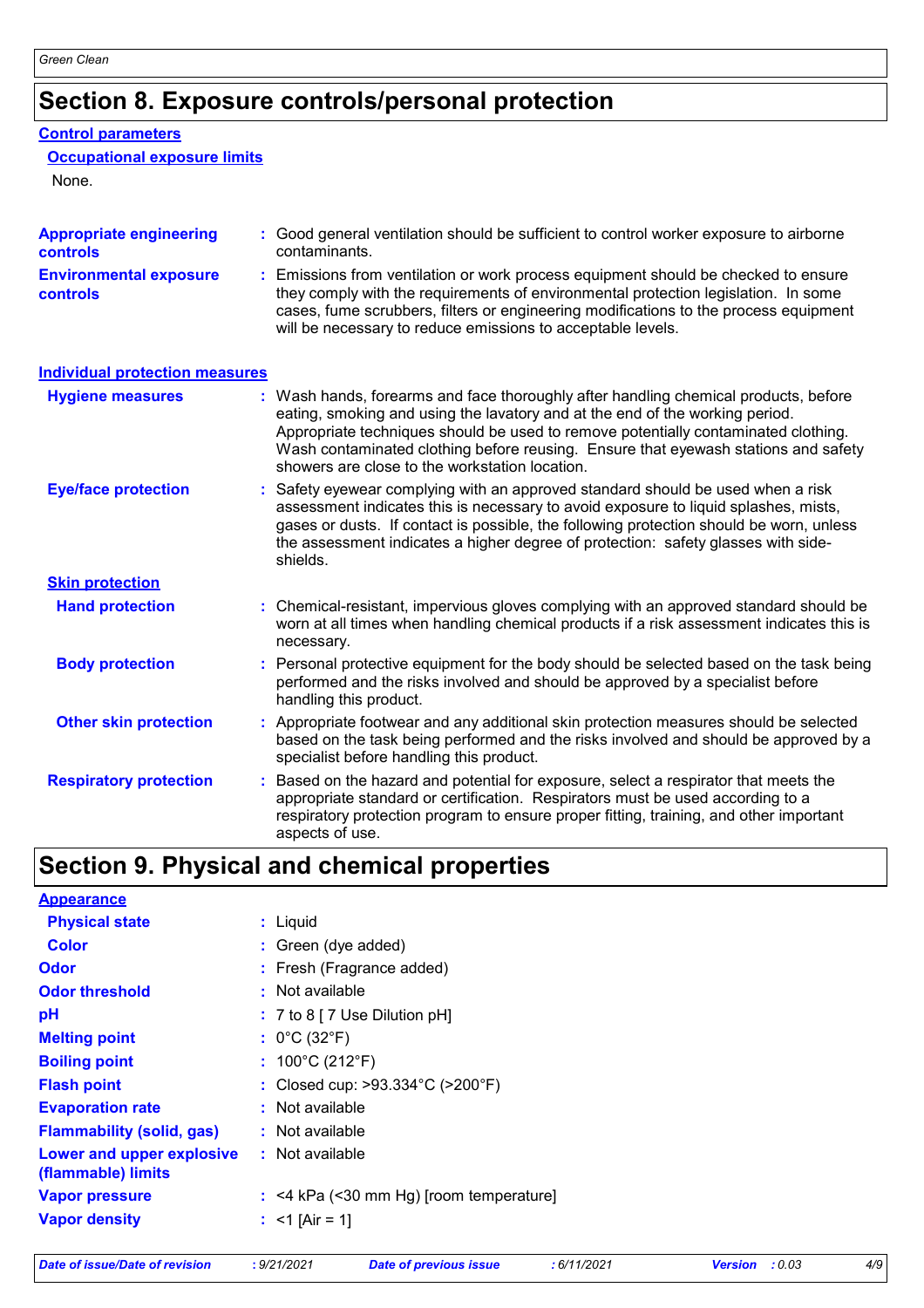### **Section 9. Physical and chemical properties**

| <b>Relative density</b>                           | $: 1$ g/cm <sup>3</sup> |
|---------------------------------------------------|-------------------------|
| <b>Solubility</b>                                 | $:$ Not available       |
| <b>Partition coefficient: n-</b><br>octanol/water | $:$ Not available       |
| <b>Auto-ignition temperature</b>                  | : Not available         |
| <b>Decomposition temperature</b>                  | : Not available         |
| <b>Viscosity</b>                                  | : Not available         |
| <b>VOC content</b>                                | $: 0\%$                 |

### **Section 10. Stability and reactivity**

| <b>Reactivity</b>                            | : No specific test data related to reactivity available for this product or its ingredients.              |
|----------------------------------------------|-----------------------------------------------------------------------------------------------------------|
| <b>Chemical stability</b>                    | : The product is stable.                                                                                  |
| <b>Possibility of hazardous</b><br>reactions | : Under normal conditions of storage and use, hazardous reactions will not occur.                         |
| <b>Conditions to avoid</b>                   | : No specific data.                                                                                       |
| <b>Incompatible materials</b>                | : No specific data.                                                                                       |
| <b>Hazardous decomposition</b><br>products   | : Under normal conditions of storage and use, hazardous decomposition products should<br>not be produced. |

### **Section 11. Toxicological information**

#### **Information on toxicological effects**

**Acute toxicity**

Not available

**Irritation/Corrosion** Not available

**Sensitization** Not available

**Mutagenicity**

Not available

**Carcinogenicity**

Not available

**Reproductive toxicity** Not available

**Teratogenicity** Not available

#### **Specific target organ toxicity (single exposure)** Not available

### **Specific target organ toxicity (repeated exposure)**

Not available

#### **Aspiration hazard**

Not available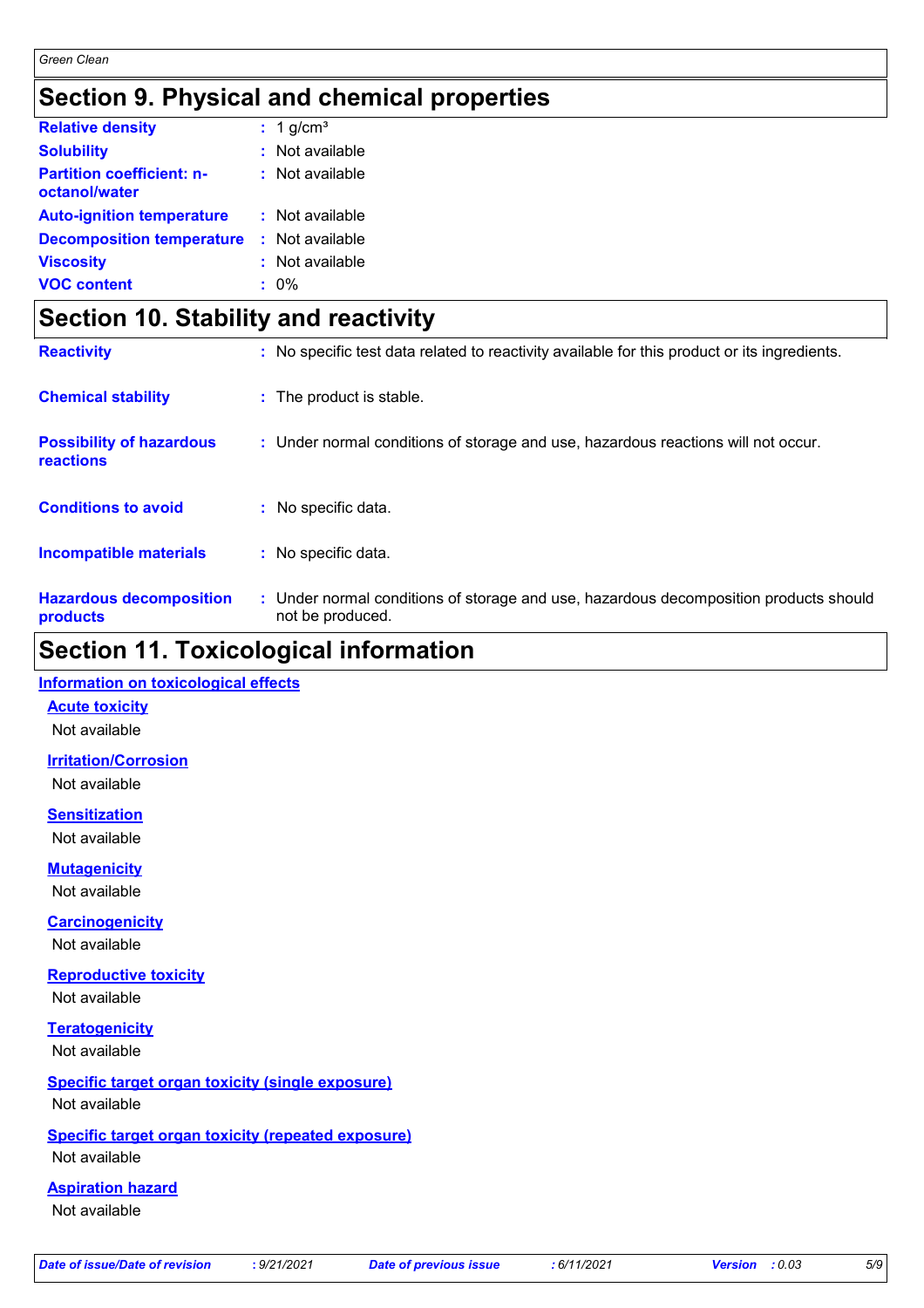# **Section 11. Toxicological information**

| <b>Information on the likely</b><br>routes of exposure | : Not available                                                                          |  |
|--------------------------------------------------------|------------------------------------------------------------------------------------------|--|
| <b>Potential acute health effects</b>                  |                                                                                          |  |
| <b>Eye contact</b>                                     | No known significant effects or critical hazards.<br>t.                                  |  |
| <b>Inhalation</b>                                      | : No known significant effects or critical hazards.                                      |  |
| <b>Skin contact</b>                                    | : No known significant effects or critical hazards.                                      |  |
| <b>Ingestion</b>                                       | No known significant effects or critical hazards.                                        |  |
|                                                        | Symptoms related to the physical, chemical and toxicological characteristics             |  |
| <b>Eye contact</b>                                     | : No specific data.                                                                      |  |
| <b>Inhalation</b>                                      | : No specific data.                                                                      |  |
| <b>Skin contact</b>                                    | : No specific data.                                                                      |  |
| <b>Ingestion</b>                                       | : No specific data.                                                                      |  |
|                                                        | Delayed and immediate effects and also chronic effects from short and long term exposure |  |
| <b>Short term exposure</b>                             |                                                                                          |  |
| <b>Potential immediate</b><br>effects                  | : Not available                                                                          |  |
| <b>Potential delayed effects</b>                       | : Not available                                                                          |  |
| <b>Long term exposure</b>                              |                                                                                          |  |
| <b>Potential immediate</b><br>effects                  | : Not available                                                                          |  |
| <b>Potential delayed effects</b>                       | : Not available                                                                          |  |
| <b>Potential chronic health effects</b>                |                                                                                          |  |
| Not available                                          |                                                                                          |  |
| <b>General</b>                                         | : No known significant effects or critical hazards.                                      |  |
| <b>Carcinogenicity</b>                                 | No known significant effects or critical hazards.                                        |  |
| <b>Mutagenicity</b>                                    | No known significant effects or critical hazards.                                        |  |
| <b>Teratogenicity</b>                                  | : No known significant effects or critical hazards.                                      |  |
| <b>Developmental effects</b>                           | : No known significant effects or critical hazards.                                      |  |
| <b>Fertility effects</b>                               | No known significant effects or critical hazards.                                        |  |

#### **Numerical measures of toxicity**

**Acute toxicity estimates**

| Route         | <b>ATE value</b> |
|---------------|------------------|
| Oral          | 46098.92 mg/kg   |
| <b>Dermal</b> | 46139.18 mg/kg   |

# **Section 12. Ecological information**

#### **Toxicity**

Not available

#### **Persistence and degradability**

Not available

#### **Bioaccumulative potential**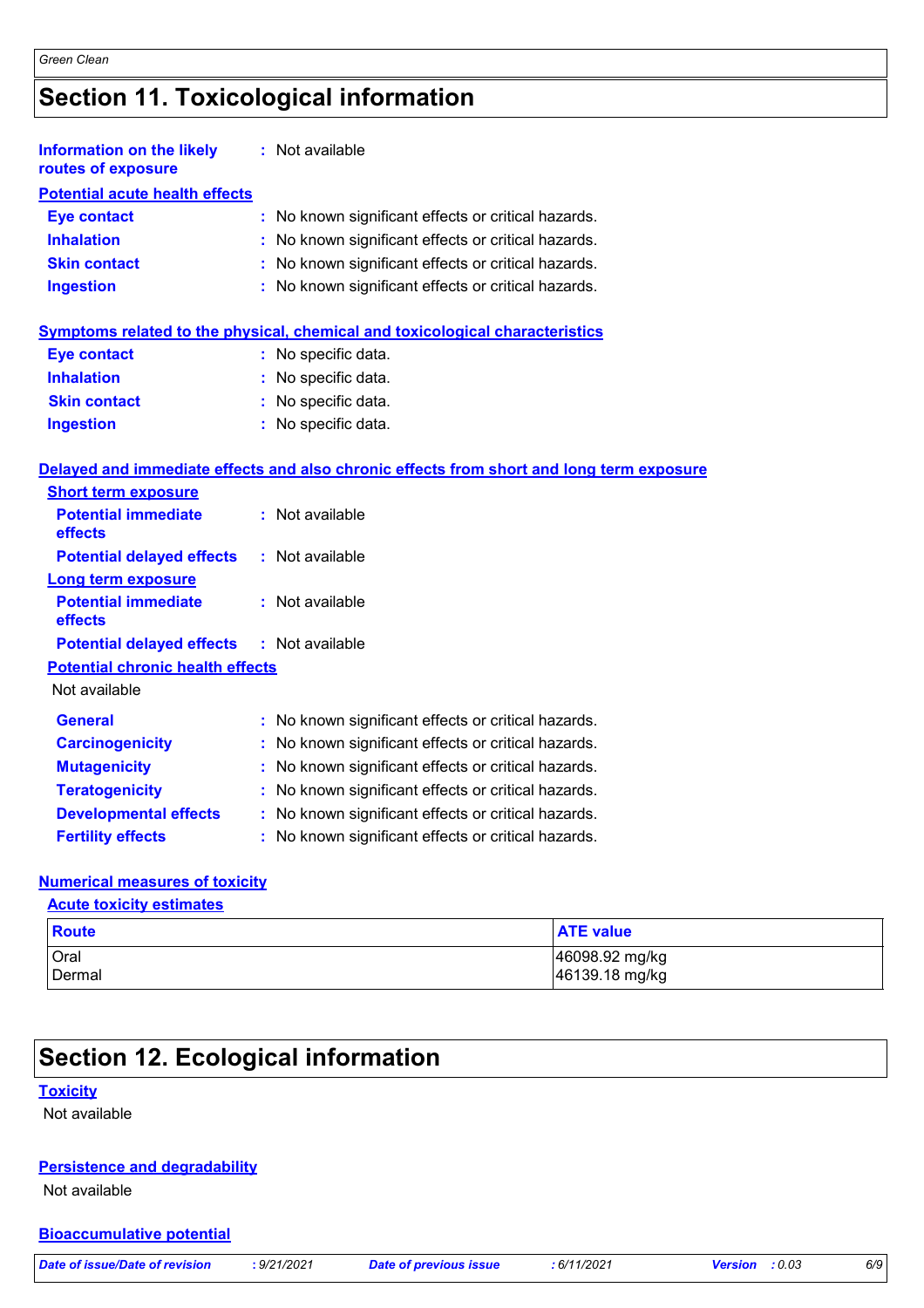### **Section 12. Ecological information**

Not available

#### **Mobility in soil**

| <b>Soil/water partition</b>    | : Not available |
|--------------------------------|-----------------|
| coefficient (K <sub>oc</sub> ) |                 |

### **Other adverse effects** : No known significant effects or critical hazards.

### **Section 13. Disposal considerations**

| <b>Disposal methods</b> | : The generation of waste should be avoided or minimized wherever possible. Disposal<br>of this product, solutions and any by-products should at all times comply with the<br>requirements of environmental protection and waste disposal legislation and any<br>regional local authority requirements. Dispose of surplus and non-recyclable products<br>via a licensed waste disposal contractor. Waste should not be disposed of untreated to<br>the sewer unless fully compliant with the requirements of all authorities with jurisdiction.<br>Waste packaging should be recycled. Incineration or landfill should only be considered<br>when recycling is not feasible. This material and its container must be disposed of in a<br>safe way. Empty containers or liners may retain some product residues. Avoid<br>dispersal of spilled material and runoff and contact with soil, waterways, drains and |
|-------------------------|-----------------------------------------------------------------------------------------------------------------------------------------------------------------------------------------------------------------------------------------------------------------------------------------------------------------------------------------------------------------------------------------------------------------------------------------------------------------------------------------------------------------------------------------------------------------------------------------------------------------------------------------------------------------------------------------------------------------------------------------------------------------------------------------------------------------------------------------------------------------------------------------------------------------|
|                         | sewers.                                                                                                                                                                                                                                                                                                                                                                                                                                                                                                                                                                                                                                                                                                                                                                                                                                                                                                         |

## **Section 14. Transport information**

|                                      | <b>DOT Classification</b> | <b>IMDG</b>   | <b>IATA</b>   |
|--------------------------------------|---------------------------|---------------|---------------|
| <b>UN number</b>                     | Not regulated             | Not regulated | Not regulated |
| <b>UN proper</b><br>shipping name    |                           | -             |               |
| <b>Transport</b><br>hazard class(es) |                           |               |               |
| <b>Packing group</b>                 | $\blacksquare$            | ۰             | -             |
| Environmental<br>hazards             | ∣No.                      | No.           | No.           |

**Additional information**

**Special precautions for user Transport within user's premises:** always transport in closed containers that are **:** upright and secure. Ensure that persons transporting the product know what to do in the event of an accident or spillage.

**Transport in bulk according :** Not available **to IMO instruments**

### **Section 15. Regulatory information**

| <b>U.S. Federal regulations</b>                                                                |                  |  |
|------------------------------------------------------------------------------------------------|------------------|--|
| <b>Clean Air Act Section 112 : Not listed</b><br>(b) Hazardous Air<br><b>Pollutants (HAPs)</b> |                  |  |
| <b>SARA 311/312</b>                                                                            |                  |  |
| <b>Classification</b>                                                                          | : Not applicable |  |
| <b>Composition/information on ingredients</b>                                                  |                  |  |
| No products were found.                                                                        |                  |  |

|  | Date of issue/Date of revision |  |
|--|--------------------------------|--|
|  |                                |  |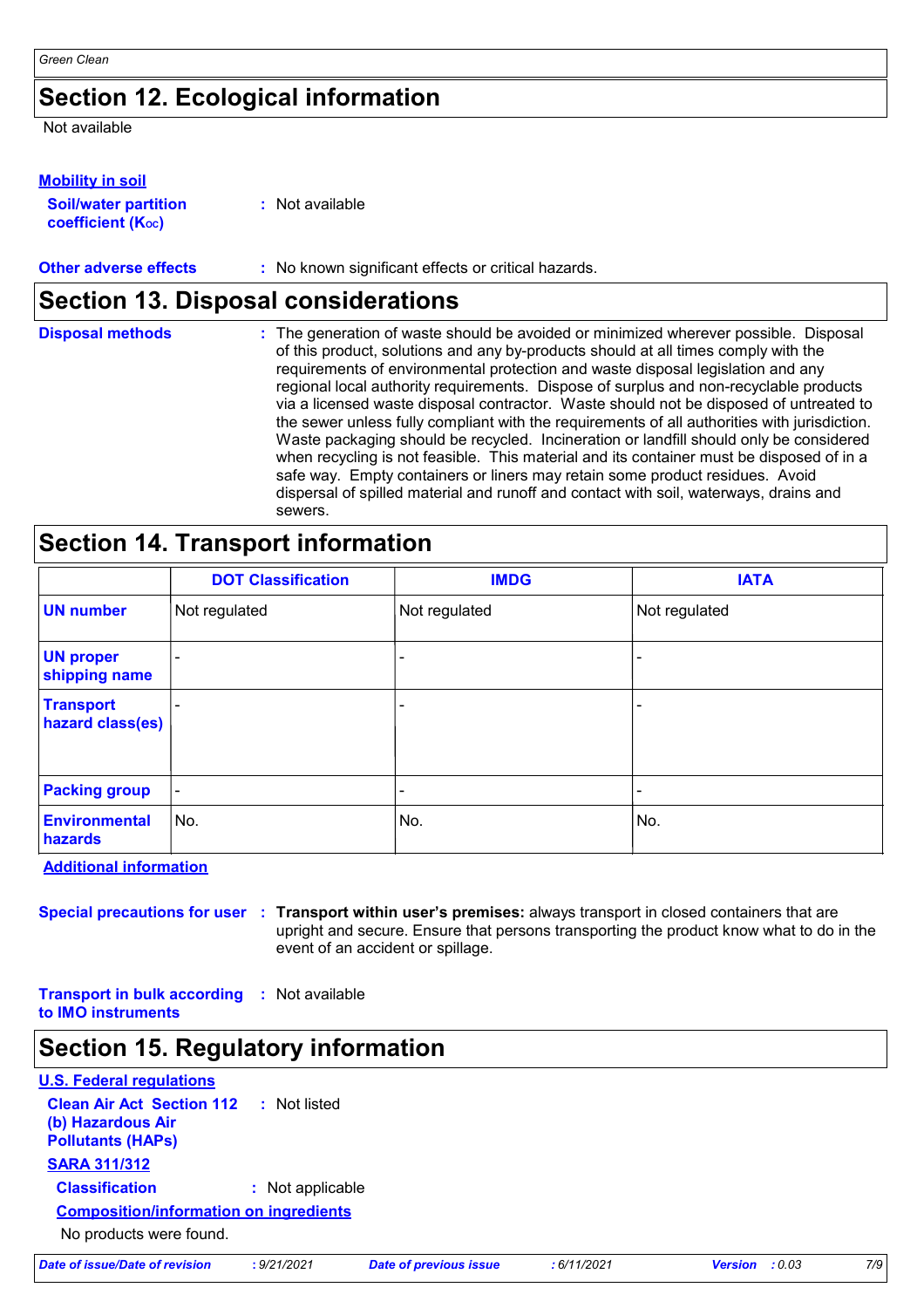### **Section 15. Regulatory information**

| <b>Inventory list</b><br><b>CANADA INVENTORY</b><br>(DSL) | : All components are listed or exempted. |
|-----------------------------------------------------------|------------------------------------------|
| <b>United States inventory</b><br>(TSCA 8b)               | : All components are active or exempted. |

## **Section 16. Other information**

**Hazardous Material Information System (U.S.A.)**



**Caution: HMIS® ratings are based on a 0-4 rating scale, with 0 representing minimal hazards or risks, and 4 representing significant hazards or risks. Although HMIS® ratings and the associated label are not required on SDSs or products leaving a facility under 29 CFR 1910.1200, the preparer may choose to provide them. HMIS® ratings are to be used with a fully implemented HMIS® program. HMIS® is a registered trademark and service mark of the American Coatings Association, Inc.**

**The customer is responsible for determining the PPE code for this material. For more information on HMIS® Personal Protective Equipment (PPE) codes, consult the HMIS® Implementation Manual.**

**National Fire Protection Association (U.S.A.)**



**Reprinted with permission from NFPA 704-2001, Identification of the Hazards of Materials for Emergency Response Copyright ©1997, National Fire Protection Association, Quincy, MA 02269. This reprinted material is not the complete and official position of the National Fire Protection Association, on the referenced subject which is represented only by the standard in its entirety.**

**Copyright ©2001, National Fire Protection Association, Quincy, MA 02269. This warning system is intended to be interpreted and applied only by properly trained individuals to identify fire, health and reactivity hazards of chemicals. The user is referred to certain limited number of chemicals with recommended classifications in NFPA 49 and NFPA 325, which would be used as a guideline only. Whether the chemicals are classified by NFPA or not, anyone using the 704 systems to classify chemicals does so at their own risk.**

#### **Procedure used to derive the classification**

|                                   | <b>Classification</b>                                                                                                                                                                                                             | <b>Justification</b>                                                                                                                           |  |
|-----------------------------------|-----------------------------------------------------------------------------------------------------------------------------------------------------------------------------------------------------------------------------------|------------------------------------------------------------------------------------------------------------------------------------------------|--|
| Not classified.                   |                                                                                                                                                                                                                                   |                                                                                                                                                |  |
| <b>History</b>                    |                                                                                                                                                                                                                                   |                                                                                                                                                |  |
| Date of printing                  | : 9/21/2021                                                                                                                                                                                                                       |                                                                                                                                                |  |
| Date of issue/Date of<br>revision | : 9/21/2021                                                                                                                                                                                                                       |                                                                                                                                                |  |
| Date of previous issue            | : 6/11/2021                                                                                                                                                                                                                       |                                                                                                                                                |  |
| <b>Version</b>                    | : 0.03                                                                                                                                                                                                                            |                                                                                                                                                |  |
| <b>Key to abbreviations</b>       | $\therefore$ ATE = Acute Toxicity Estimate<br><b>BCF</b> = Bioconcentration Factor<br>IATA = International Air Transport Association<br>IBC = Intermediate Bulk Container<br><b>IMDG = International Maritime Dangerous Goods</b> | GHS = Globally Harmonized System of Classification and Labelling of Chemicals<br>LogPow = logarithm of the octanol/water partition coefficient |  |